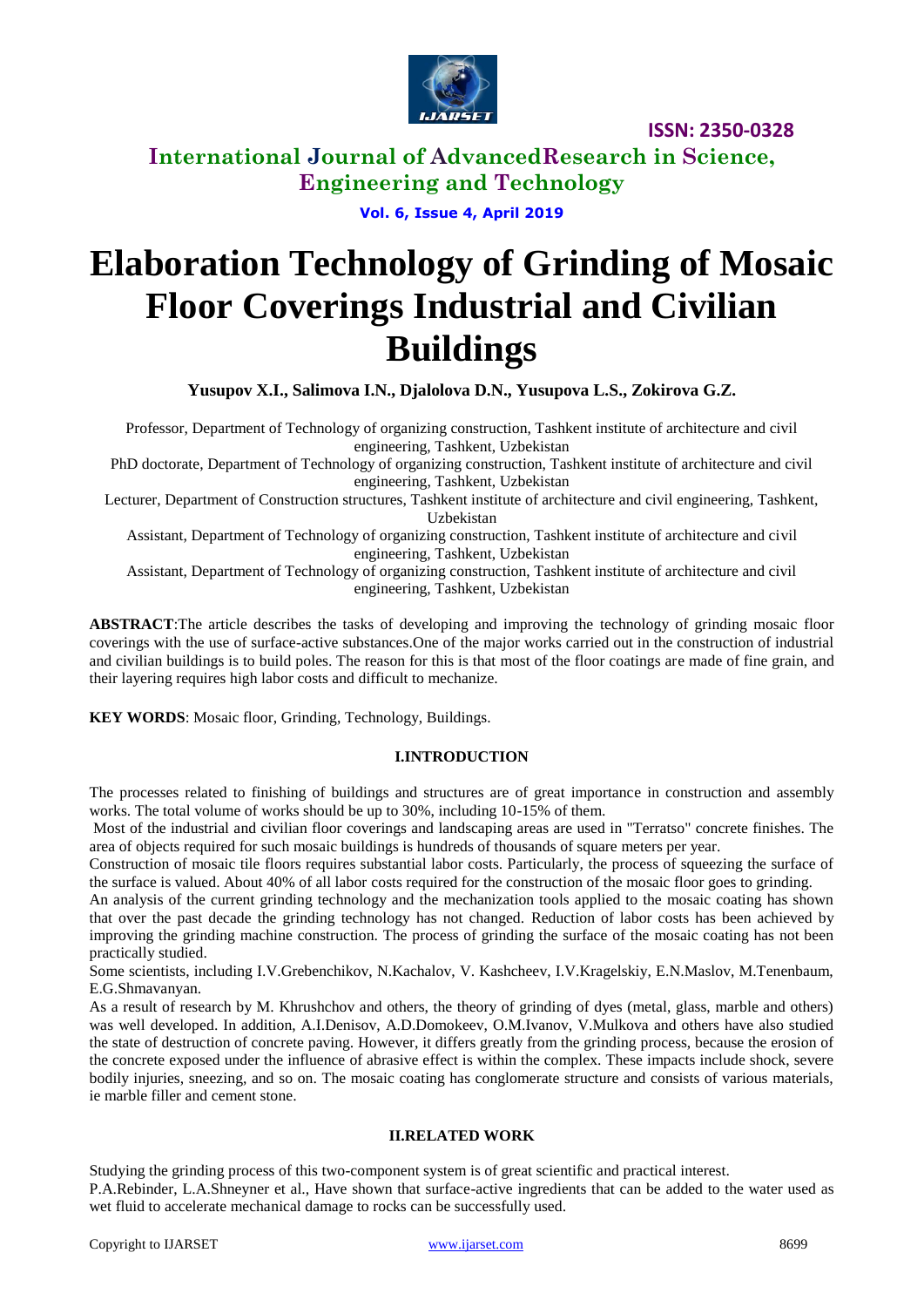

# **International Journal of AdvancedResearch in Science, Engineering and Technology**

## **Vol. 6, Issue 4, April 2019**

However, the efficiency of the two-component system has not been studied sufficiently. The lack of such information is gradually halting the development of the technology of grinding mosaic floor covering, which is primarily linked to increasing labor productivity.

This research is devoted to the problem of labor productivity in grinding of the floor of the floor with mosaic cover, which is one of the most fertile and widespread types of industrial and civil construction.

The purpose of the research project is to investigate the process of grinding of mosaic floor coatings and to develop effective grinding technology.

In order to solve this problem, it is necessary to solve the following issues:

- studying properties and intensity of grinding process, depending on physical and mechanical characteristics of cement and marble separately and with mosaic cover;

- study of the effect of the active substances on the intensity of the process of grinding of the mosaic coating and the development of technology for increasing the process efficiency.

The analysis of technical literature and special experimental researches in this field allowed to obtain preliminary evidence necessary for the assessment of the degree of grinding of abrasive marble.

The scientific novelty of the research is as follows:

- The process of grinding of mosaic floor coating on the basis of experimental works has revealed the distinction between grinding of dyes. This gave the mosaic cover to the theory of grinding a new two-component system with a conglomerate device. At the same time, the grinding wheels of mosaic-grinding machines were in contact with direct fillers and showed that their surfaces were 30 to 40 microns out of cement boards. Therefore, the filler is made of grinding bonded abrasives, and the cement stone is a polishing product of marble and cement.

- Based on the detectable properties of the process of grinding of mosaic coatings, a new connection has been obtained that allows evaluating the intensity of the grinding process associated with microcrackment on the basis of the current theory of abrasive vibration. This bond has also been determined by the characteristics of the grinding profile load-velocity parameters (relative pressure and grinding speed) and the characteristics of the polishing elements. The relationship analysis revealed that the intensity of the grinding process increases dramatically by reducing the microbial microfactivity by 10-30% at the processing site.

- Surface-active substance (PAS) was used to lower the microstructure of the marble filler and to improve labor productivity while grinding the mosaic coating. At the same time, the highest efficacy of CRM, the rationality of water in the water and the degree of impact of the mosaic coating on the aggravation process.

The scientific project will protect:

- technology of grinding of mosaic coating with use of a water-soluble solution of sodium carbonate, which allows increasing the productivity of the active substance, including the labor productivity.

- New theoretical rules on the properties of the process of grinding the mosaic coating and the margins grinding process intensity, their dependence on the microcriticality of the grinding profile load-rate parameters and the description of the polishing elements.

- The results of investigating the physical-mechanical characteristics of the substrate, the type and thickness of the active substance, the dependence of the grinding profile on the loading-frequency parameters of the mosaic coating, cement stones and marble grinding process.

- feasibility study of advanced technology.

The object of the research is a set of organizational and technological events in the construction, ensuring high level of execution of all technological processes in construction of mosaic of industrial and civil buildings.

The subject of the research is to improve the technology of applying moisture-saturation with active ingredients for grinding of mosaic floor coatings according to the established working principle.

During the work of the research project, Russia and other foreign scientists used their research and Internet data in the field of construction technology. The practical significance of the research project is that the theoretical guidelines and methodological guidelines are aimed at solving practical problems of mosaic construction technology. Using a surface-active substance (CLP), the technology of grinding mosaic coatings increases labor productivity by 38- 43%, reduces labor costs by 190 hrs and saves up to 6680 sums per 1,000 m² coverage.

Grinding of the floor of the floor of the floor is very common with the rubbing process of the article, but the following properties of grinding differ:

- $\checkmark$  The working surface of the grinding machine's abrasive is much sharper than the surface of the article;
- $\checkmark$  Sturdy grains have high rigidity and toughness resistance, which can withstand heavy loads during the grinding process;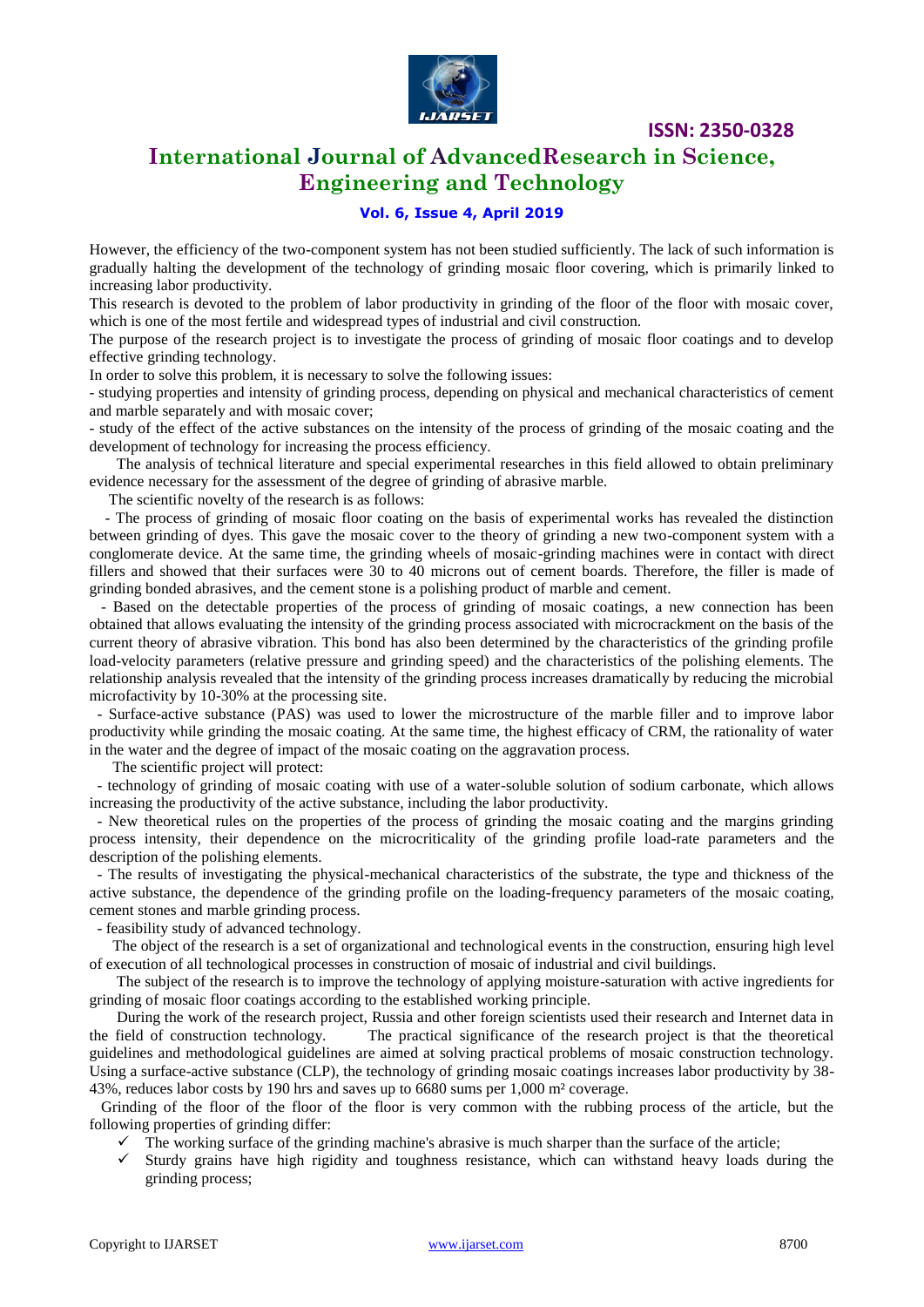

# **International Journal of AdvancedResearch in Science, Engineering and Technology**

## **Vol. 6, Issue 4, April 2019**

- $\checkmark$  When grinding it is ensured a high intensity of the product in the course of time, at the same time, the product of the grinding product produced by grinding has a greater degree of friction than the friction;
- $\checkmark$  The waste (sludge) obtained during the grinding process plays an active role.

It can be seen as a process of grinding, that is, a quick mixing process, because the blade combines with a very low layer of toothpick, which is sprinkled by some grains of grinding polishing.

Crumbling of marble and cement, made of elastic-briquettes, occurs mainly during breaking. As a result of the pressure of the aggressive stone and stone rotation, the tail of the abrasive grains penetrates the mosaic coating, leaving a large number of scratches on the surface of the coating, with the help of standing and large tangential stress. As a result of this, because of the high degree of abrasive and marble cement, the abrasive grains influence the degradation of the capillary grains of the tangled material and the release of bonding, resulting in the destruction of separate crystals. Most of these scratches and cracked areas form a similar surface of scratch-covered mosaic coatings.

Their physical and mechanical properties must be within the following boundaries to ensure the proper use of mosaic tile floors: the peak coefficient of grass - 2-3 kPa; in the slope - 0.2-0.25 kPa; not less than 5.9 kDj / m2; not more than 3,5 g / cm 2; water absorption - not more than 6%; frost tolerance - 30-50 cycles (cycle).

In contrast to reinforced concrete structures, mosaic floor coatings should be decorative, which, in addition to high physical and mechanical characteristics, provides a beautiful appearance for the coating. This is achieved by adding the stone blocks into stone blending. The hardness of the slopes should be at least 6 kPa. For this purpose, often used marble crushed algae. The Marmara Plateau is well-polished with respect to dolomite, granite, beshtaungit or other rocks.

Terratso (Marble Split) depends on the correct selection of the granulometric composition of the complement to the mixture, the intensity of the compound, the cement consumption, the dimensions of the opening, the likelihood of cracks, and ultimately the quality of the mosaic coating. For example, due to the lack of small grain size, the cement consumption increases in the preparation of the mixture.

Large-scale plastering after painting looks sophisticated and beautiful.

Therefore, a mixture of terratso (mosaic) should be prepared in such a way that 70-75% of the surface should be filler (marble quarry) and the rest of the cement layer after the mosaic layer is split. Large (fractions) of each marble layer consisting of each mass fraction of a 400-point portland cement having a mass fraction to form such a ratio between the marble quarry and cement content in the mosaic mixture should be between 2.5-5, 5-10 and 10-15 mm. The surface of this cement mortar is minimal and the coating is resistant to heat and a beautiful marble quartile forming surface.

For cementing the mosaic coating, the cement layer with a mixture of terratso should be so durable that the marble quill should not be migrated or crushed from the mechanical impact of the grinding machines.

Research has shown that the crushed hardness and rigidity of the cement stones, in order to avoid filling the surface of the filler, corresponds to 1.3 kPa and 7.3 kPa respectively (Table 1).

| The time it takes mosaic | Strength of cement fracture, | Hardness of cement | Filling condition on the mosaic |
|--------------------------|------------------------------|--------------------|---------------------------------|
| coating                  | H/cm <sup>2</sup>            | rock, $H/MM^2$     | coating during grinding         |
|                          | 37,5                         | 1,3                | Molted                          |
|                          | 73,2                         | 4,2                | Molted                          |
|                          | 104,6                        | 5,1                | Molted                          |
|                          | 130.9                        | 7.3                | No molted                       |
|                          | 160.5                        | 8.1                | No molted                       |
|                          | 187,4                        | 10,6               | No molted                       |
| 14                       | 269,0                        | 13,3               | No molted                       |

In the conditions of normal hardening, the strength and hardness of the cation stone crushed stone coating has been achieved on the fourth day. Increasing the hardening time to the coating, the durability of the cement coating will continue to increase.

## **III. RESULTS**

During grinding and grinding of the mosaic coating, the surface of the cement is reduced and the marble hull increases, and as shown above, constitutes 70-75% of the total coating coverage. It is practically impossible to measure the maximum opening value of the marble filler under construction conditions. To achieve this, the maximum thickness of